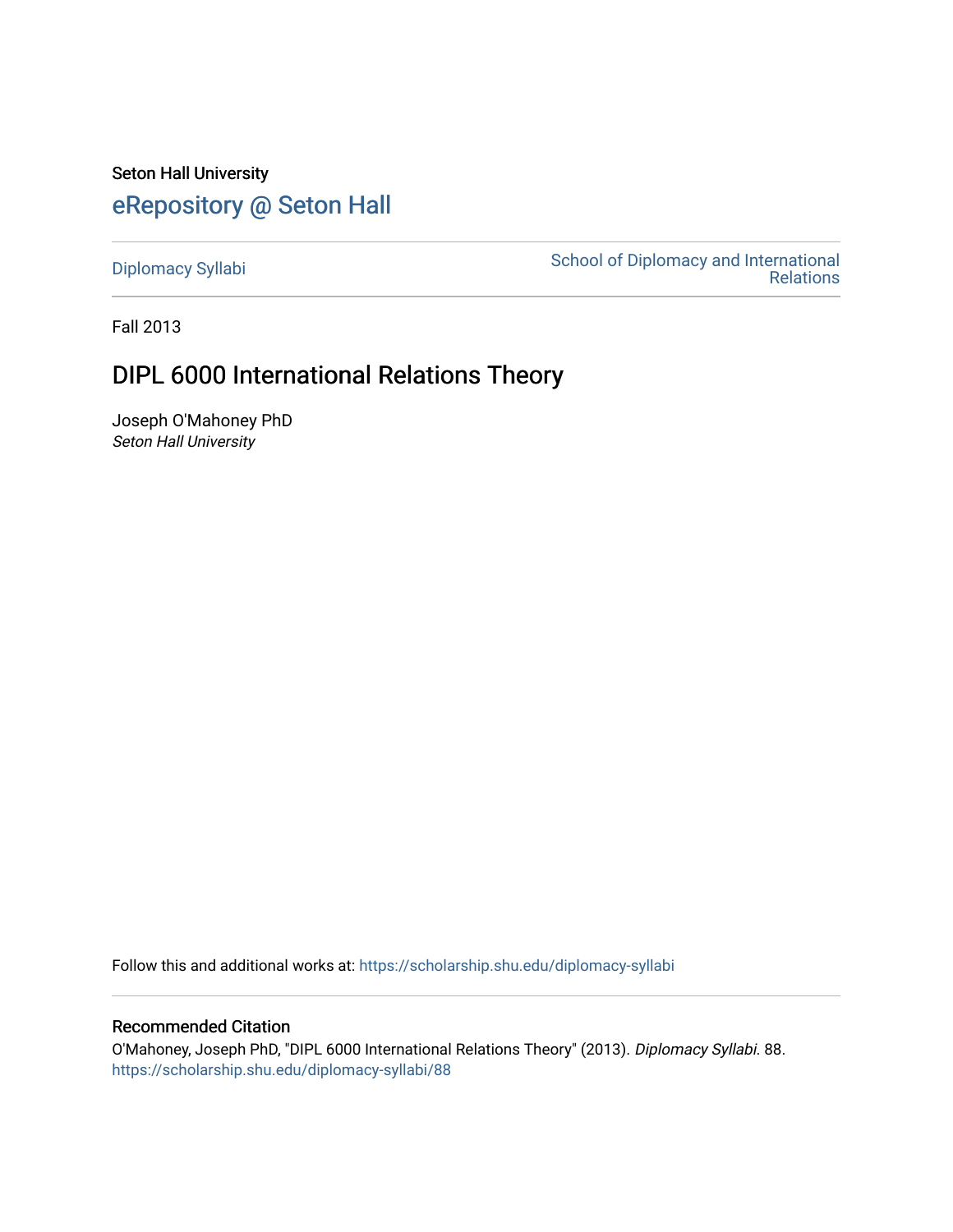# DIPL 6000 - Fall 2013 International Relations Theory

Instructor: Joseph O'Mahoney Office: McQuaid 105 E-mail: jpomahoney@gmail.com Phone: (617) 840-1412

Class: Wednesday 19:35-21:45 in DH61 Office Hours: Wednesday 14:00 - 16:00 & By appointment

# Course Description

DIPL 6000 is required for all graduate students in the School of Diplomacy and International Relations. This class introduces students to a variety of ways of thinking about international relations. As such, the focus is not contemporary policy issues, but rather the theories used to understand and explain international relations. We will cover some major schools of thought as well as how these play out in various issue areas, like hegemony and empire, the role and nature of international institutions and organizations, war, trade, democracy, and the rise of China. We will also address the question of what relevance these theories have or might have to policymakers.

This class is intended to prepare students for advanced course work in the field. As such, there will be a lot of reading, writing, and thinking required.

# Readings

Required readings are listed below for each class session. Most articles and book chapters will be posted online. The following books are not required for purchase, but you may find it easier if you have your own copy.

Robert Art and Robert Jervis, *International Politics: Enduring Concepts and Contemporary* Issues, 8th Edition, 9th Edition or 10th Edition.

David A. Lake and Robert Powell, 1999. Strategic Choice and International Relations, Princeton University Press.

# Course Objectives

- 1. To familiarize students with the key theoretical debates in international relations scholarship;
- 2. To stimulate critical thinking, appreciation for logical consistency, and an awareness of multiple potentially useful conceptual frameworks when thinking about international relations;
- 3. To encourage the application of insights from international relations theory to contemporary policy issues;
- 4. To provide an opportunity to further develop skills in writing, analysis, discussion, and public presentations on themes related to international relations theory.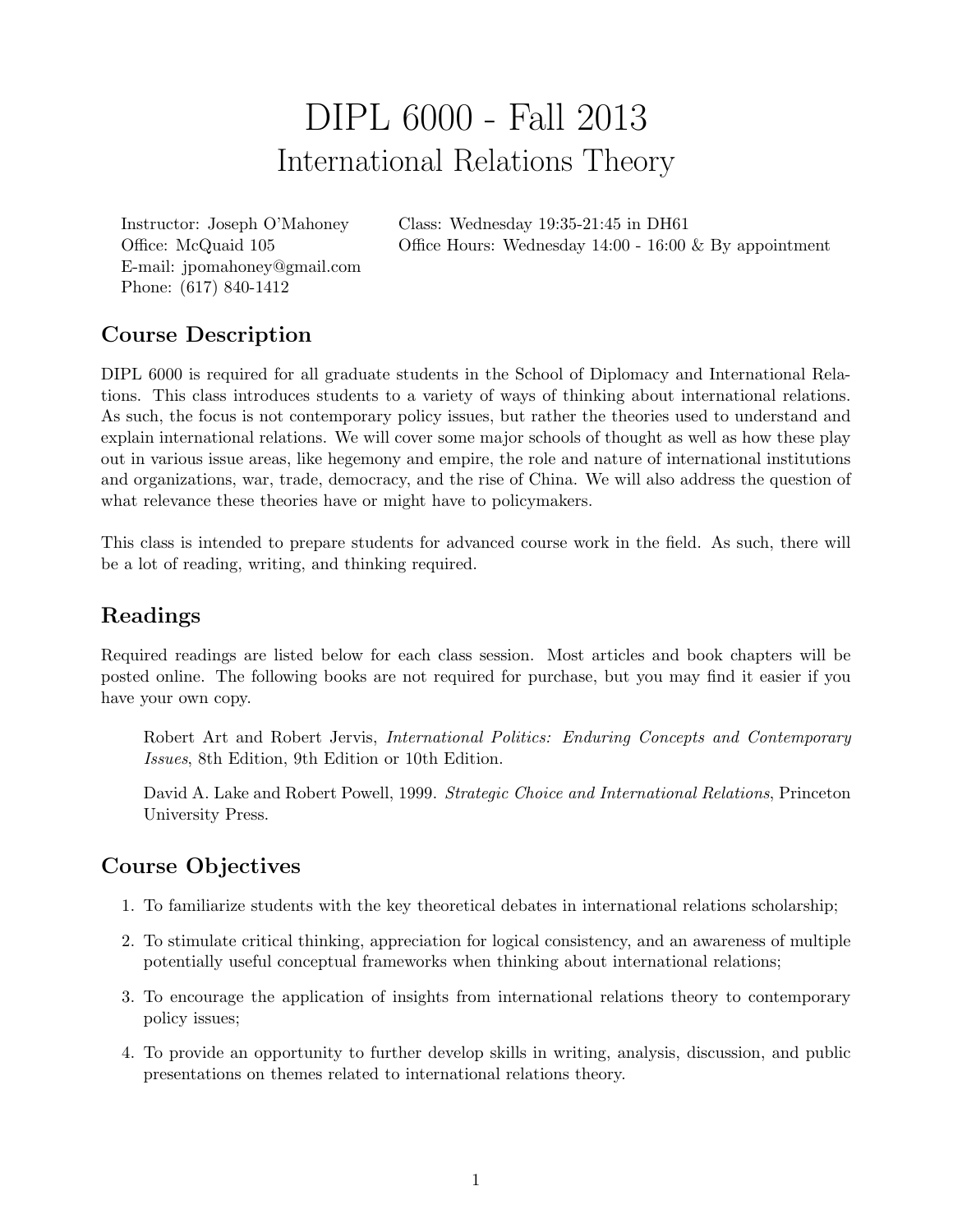# Requirements and Grading

| Class preparation and participation | - 20%  |
|-------------------------------------|--------|
| Mid-term take-home exam             | $20\%$ |
| Policy memo                         | $30\%$ |
| Final take-home exam                | $30\%$ |

#### Preparation and Participation - 20%

This class involves active and extensive participation in class discussion based on sometimes substantial reading. This is because humans learn better, more quickly and more deeply, when they are actively involved in talking and thinking, rather than passively receiving information. As such, students are expected to do all assigned reading in preparation for class and to participate fully in class discussion. Explaining your interpretation and evaluation of the readings and understanding other students' interpretation and evaluation is a crucial part of the learning process.

Normal standards of polite discussion, such as not interrupting people speaking, not using increased volume to dominate the conversation, and not holding private conversations, are expected. However, high standards of intellectual discussion (i.e. not polite discussion), are also expected. These include being honest about what you really think about an idea, especially when you do not understand it or its implications, not being afraid to ask questions about what someone has just said (e.g. "Can you please clarify what you mean when you say..."), being willing to follow someone's line of reasoning or use their assumptions temporarily, and not trying to 'win' an argument but trying to understand and help others understand the ideas.

It should be obvious that a course like this only works if everyone does the assigned reading in advance. Take notes when you read; mark passages that seem important or interesting or puzzling, and have those notes with you in class. In order to help ensure that you do this, I would like everyone to keep a personal reading journal. In this journal you should provide answers to some questions about the readings that I provide below (Minimum 1 page, no maximum). Note that the reading journal is not a document for public consumption; I am not interested in directly stimulating a pre-class conversation based on the circulation of your journal entries for the week. Hence I do not want you to publish your journal to a blog or other online forum; just keep it as a series of weekly electronic documents in some format I can read. On the other hand, I want to make sure that you are actually keeping this journal as we go through the semester. While it seems pretty obvious to me that doing the journal weekly will help you to contribute more intelligently to class discussion, this may not be clear to you yet - or you may need some additional incentive to do the journal weekly. Hence I am going to require you to submit the journal to me weekly, by noontime on the Wednesday of each class session. However, I will not be evaluating the content of these journals; what matters is that you submit them to me on time, and that they address the questions that I provide. As long as you do that throughout the semester, you will receive full credit for this portion of your grade.

- Essential Questions (you must answer these questions for at least 3 of the readings each week)
	- ∗ What is the question/puzzle that the piece is trying to answer/solve?
	- ∗ If you had to summarize the lesson or core idea of the piece in 3 sentences or fewer, what would it be?
	- ∗ What is one thing that you do not understand about the piece?
- Valuable Questions (you do not have to answer these questions, but it would be good if you did)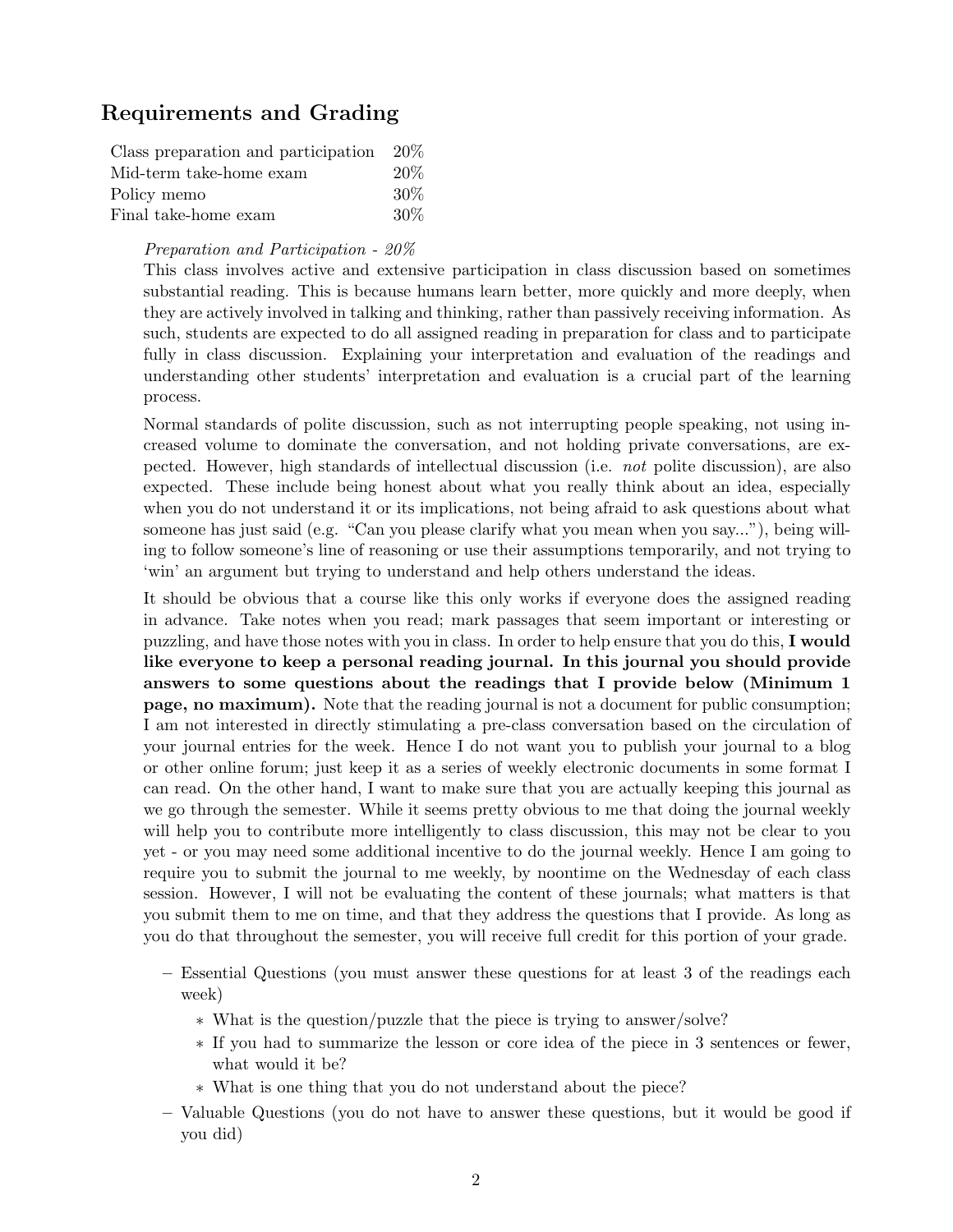- ∗ What is the point of the piece, as intended by the author?
- ∗ What is the dependent variable? (The thing that is being explained?)
- ∗ What is the explanation?
- ∗ What is the most important concept in the piece?
- ∗ Why is it the most important concept?
- ∗ What are the units involved? (e.g. individuals, states, major powers, domestic publics, rules, institutions, norms)
- ∗ What are the key properties of the units involved?
- ∗ Why are these the key properties?
- ∗ What are some of the relations between the units? (i.e. what do the units do to each other?)

NB: Students will take turns leading off the class discussion each week. More details regarding leading discussion will be distributed in class. If you are part of the group leading off class discussion for a given week, you do not need to do or submit a journal for that week.

#### Mid-term take home exam- 20%

You will have a week to write an exam aimed at giving you an opportunity both to solidify some of your ideas about the theories covered and to demonstrate your mastery of those theories. The exam will be handed out in class and is due at the beginning of class the following week. Late papers will not be accepted.

#### Policy Memo 30%

A short policy paper assignment will be handed out in week 12 and is due on week 14. Being both concise and effective is both difficult and valuable. Late papers will not be accepted.

#### Final take-home exam - 30%

The final exam will cover the material from the entire class. Late papers will not be accepted.

### Communications Policy

The primary mode of communication between you and I is email. I will endeavour to respond to email within 48 hours, but usually I will be able to do so within 24 hours. If you want an answer to a substantive (i.e. not a logistical one) question about course material, email may be cumbersome, office hours inconvenient, and it may be possible to talk on the phone or Skype. My Skype name is jomahoney.

### Accommodations Policy

Students requiring special accommodation should contact Disabilities Support Services.

### Academic Integrity

Thinking about cheating? Don't do it. Standards of academic conduct are set forth in the School of Diplomacy's Standards of Academic Conduct, http://www.shu.edu/academics/diplomacy/academicconduct.cfm. By registering, you have acknowledged your awareness of the Standards, and you are obliged to become familiar with your rights and responsibilities as defined by the Standards. Violations of the Standards of Academic Conduct will not be treated lightly, and disciplinary actions will be taken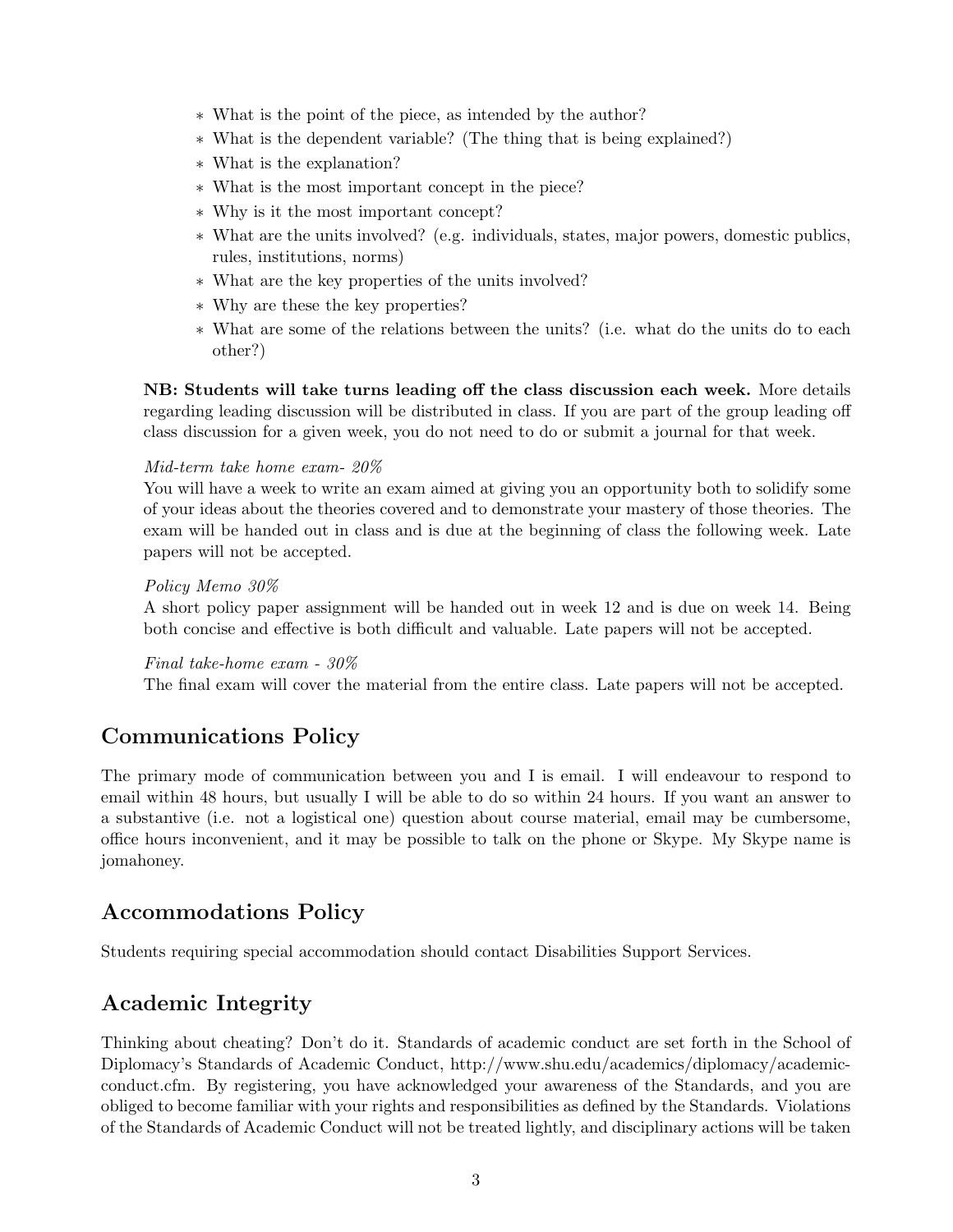should such violations occur. Please see me if you have any questions about the academic violations described in the Code in general or as they relate to particular requirements for this course.

### Course Schedule

Many readings will be posted electronically. If you are unable to access a reading, please contact me in adequate time before the class session in which the reading is due. This schedule of readings may be changed with appropriate notice.

#### 1. August 28 No Class - Professor at APSA annual conference

#### 2. September 4 Theory, International Relations, and International Relations Theory

Jack Snyder, "One World, Rival Theories," Foreign Policy, November 1, 2004. [<http://www.](<http://www.foreignpolicy.com/articles/2004/11/01/one_world_rival_theories?page=full>) [foreignpolicy.com/articles/2004/11/01/one\\_world\\_rival\\_theories?page=full>](<http://www.foreignpolicy.com/articles/2004/11/01/one_world_rival_theories?page=full>)

Michael Shermer, "Wronger than Wrong: Not all Wrong Theories are Created Equal". Sci-entific American. November 2006. [<http://www.scientificamerican.com/article.cfm?id=](<http://www.scientificamerican.com/article.cfm?id=wronger-than-wrong>) [wronger-than-wrong>](<http://www.scientificamerican.com/article.cfm?id=wronger-than-wrong>)

Kevin A. Clarke and David M. Primo, 2012. "What is a Model?" in A Model Discipline: Political Science and the Logic of Representations, Oxford University Press. (3.4, 3.5, and 3.6 are inessential).

Jeffrey Frieden and David Lake. "International Relations as a Social Science: Rigor and Relevance", Annals of the AAPSS, July 2005.

#### 3. September 11 Anarchy and Realism

Kenneth Waltz, 1979. "Anarchic Orders and Balances of Power", in Theory of International Politics, Addison-Wesley.

From International Politics: Enduring Concepts and Contemporary Issues, 9th Edition (Ed. Art and Jervis)

- John J. Mearsheimer, "Anarchy and the Struggle for Power."
- Robert Jervis, "Offense, Defense and the Security Dilemma."
- Stephen M. Walt, "Alliances: Balancing and Bandwagoning."

Jeffrey W. Taliaferro. 2000-2001. "Security Seeking under Anarchy: Defensive Realism Revisited", International Security, 25(3): 128-161.

#### 4. September 18 Liberalism

From International Politics: Enduring Concepts and Contemporary Issues, 9th Edition (Ed. Art and Jervis)

– Michael W. Doyle, "Kant, Liberal Legacies, and Foreign Affairs"

Andrew Moravcsik, 1997. "Taking Preferences Seriously: A Liberal Theory of International Politics", International Organization, 51(4): 513-553.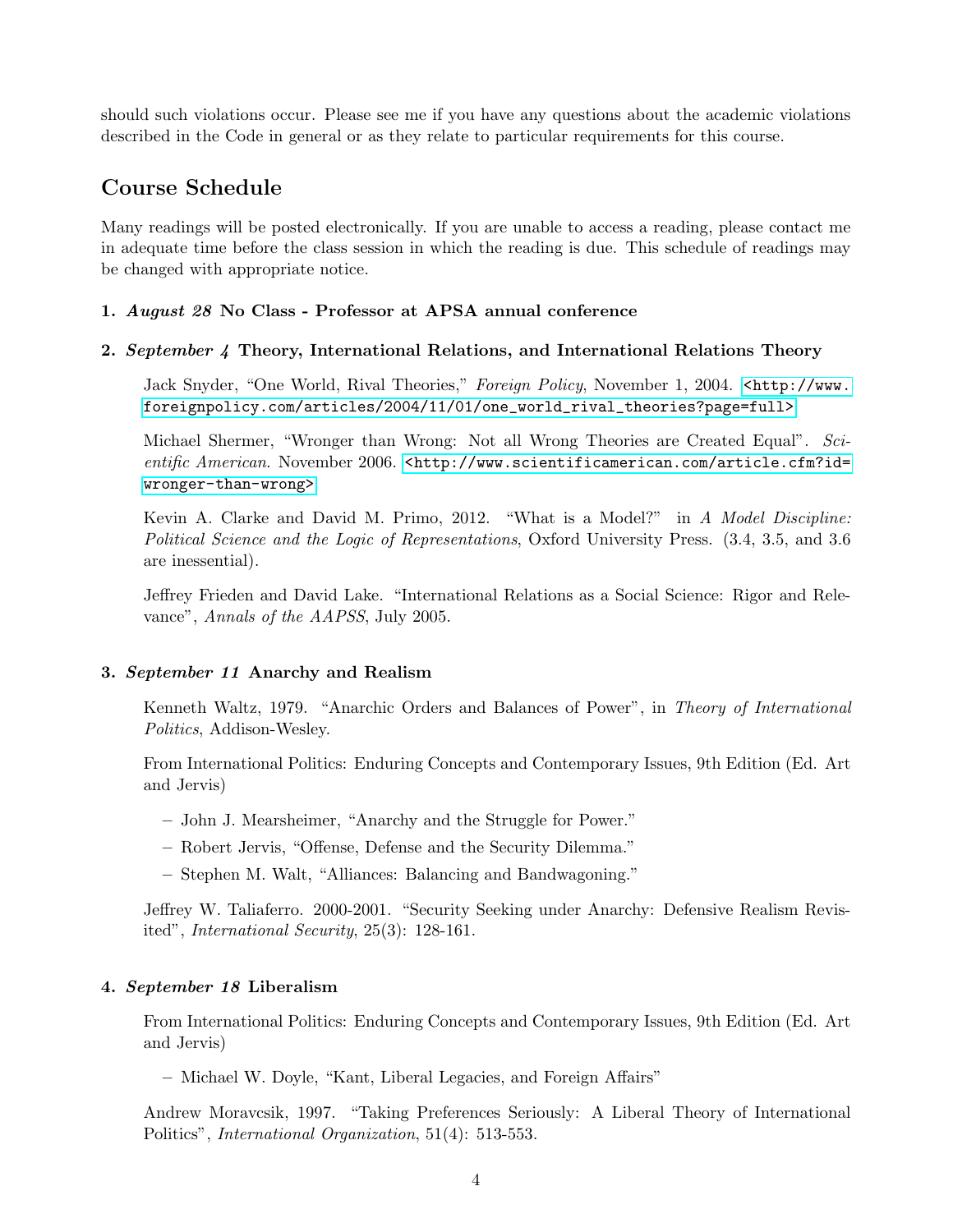Robert Keohane, 1984. "A Functional Theory of Regimes", in After Hegemony: Cooperation and Discord in the World Political Economy, Princeton University Press.

Dale Copeland, 1996. "Economic Interdependence and War: A Theory of Trade Expectations", International Security 20(4): 5-41.

Robert Jervis, 1999. "Realism, Neo-liberalism and Cooperation: Understanding the Debate," International Security, 24(1): 42-63.

#### 5. September 25 Strategic Choice

David A. Lake and Robert Powell, 1999. Strategic Choice and International Relations, Princeton University Press. Chs. 1, 2, 3, 4.

Bruce Bueno De Mesquita and Alastair Smith. 2011. The Dictator's Handbook: Why Bad Behavior is Almost Always Good Politics. PublicAffairs. Chapter 1, The Rules of Politics, and Chapter 7, Foreign Aid.

#### 6. October 2 Constructivism - Rules, Norms, and Identity

Alex Wendt, 1992. "Anarchy is What States Make of It: The Social Construction of Power Politics", International Organization 46(2): 391-425.

Martha Finnemore and Kathryn Sikkink, 1998. "International Norm Dynamics and Political Change", International Organization, 52(4): 887-917.

Ian Hurd, 2005. "The Strategic Use of Liberal Internationalism: Libya and the UN Sanctions, 1992-2003", International Organization, 59(3): 495-526.

Richard Price, 1998. "Reversing the Gun Sights: Transnational Civil Society Targets Land Mines," International Organization 52(3): 613-644.

Michael Barnett, 1996. "Identity and Alliances in the Middle East", in Peter Katzenstein (ed.), The Culture of National Security: Norms and Identity in World Politics, Columbia University Press.

#### 7. October 9 Communication and Argumentation

James Fearon, 1994. "Domestic Political Audiences and the Escalation of International Disputes", American Political Science Review, 88(3): 577-582 and 585-587.

Victor Cha, 2009. "What Do They Really Want?: Obama's North Korea Conundrum", Washington Quarterly, 32, October, 119-38.

Frank Schimmelfennig. 2001. "The Community Trap: Liberal Norms, Rhetorical Action, and the Eastern Enlargement of the European Union", International Organization, 55(1): 47-80.

Stacie E. Goddard, 2008/2009. "When Right Makes Might: How Prussia Overturned the European Balance of Power" International Security, 33(3): 110-142.

Ronald Krebs and Jennifer Lobasz, 2007. "Fixing the Meaning of 9/11: Hegemony, Coercion, and the Road to War in Iraq," Security Studies, 16(3): 409-451.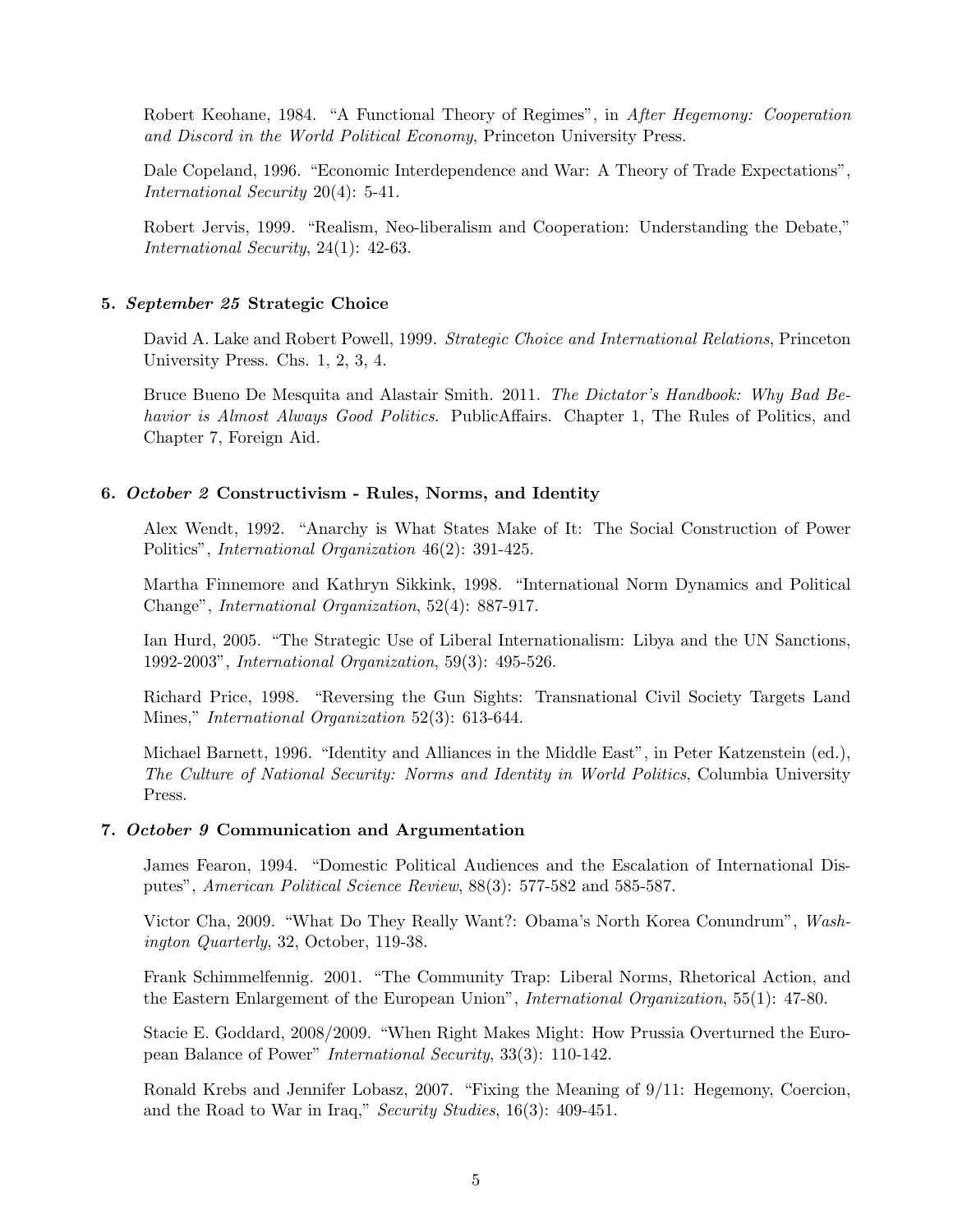#### 8. October 16 Hegemony, Hierarchy, Empire

William C. Wohlforth, 1999. "The Stability of a Unipolar World", International Security 24(1): 5-41.

John Ikenberry, 1998/1999. "Institutions, Strategic Restraint, and the Persistence of American Postwar Order", International Security, 23(3): 43-78.

David A. Lake, 2007. "Escape from the State of Nature: Authority and Hierarchy in World Politics", International Security 32(1): 47-79.

Daniel Nexon and Thomas Wright, 2007. "What's at Stake in the American Empire Debate", American Political Science Review 101(2): 253-271.

Alexander Cooley and Daniel H. Nexon, 2011. "Bahrain's Base Politics: The Arab Spring and Americas Military Bases", Foreign Affairs.

#### 9. October 23 International Institutions & Organizations

Scott Barrett, 2010. Why Cooperate?: The Incentive to Supply Global Public Goods. Oxford University Press, Introduction and Chapter 1.

David D. Hawkins, D. A. Lake, David L. Nielson, and Michael J. Tierney, 2006. "Delegation Under Anarchy: States, International Organizations, and Principal-Agent Theory." In Delegation and Agency in International Organizations, edited by David D. Hawkins, D. A. Lake, David L. Nielson and Michael J. Tierney. Cambridge University Press.

Alexander Thompson, 2006. "Coercion through IOs: The Security Council and the Logic of Information Transmission", International Organization, 60(1): 1-34.

Michael Barnett and Martha Finnemore, 1999. "The Power, Politics, and Pathologies of International Organizations", International Organization 53(4): 699-732.

Alastair Iain Johnston, 2001. "Treating International Institutions as Social Environments", International Studies Quarterly 45(4): 487-515.

#### 10. October 30 War

Robert Jervis, 1988. "War and Misperception", Journal of Interdisciplinary History 18(4): 675- 700.

James Fearon, 1995. "Rationalist Explanations for War", International Organization 49(3): 379-414.

David A. Lake, 2010-2011. "Two Cheers for Bargaining Theory: Assessing Rationalist Explanations of the Iraq War", International Security 35(3): 7-52.

Martha Finnemore, 2003. "The Purpose of Force", in The Purpose of Intervention: Changing Beliefs About the Use of Force, Cornell University Press.

Bruno Tertrais, 2012. "The Demise of Ares: The End of War as We Know It?", The Washington Quarterly 35(3): 7-22.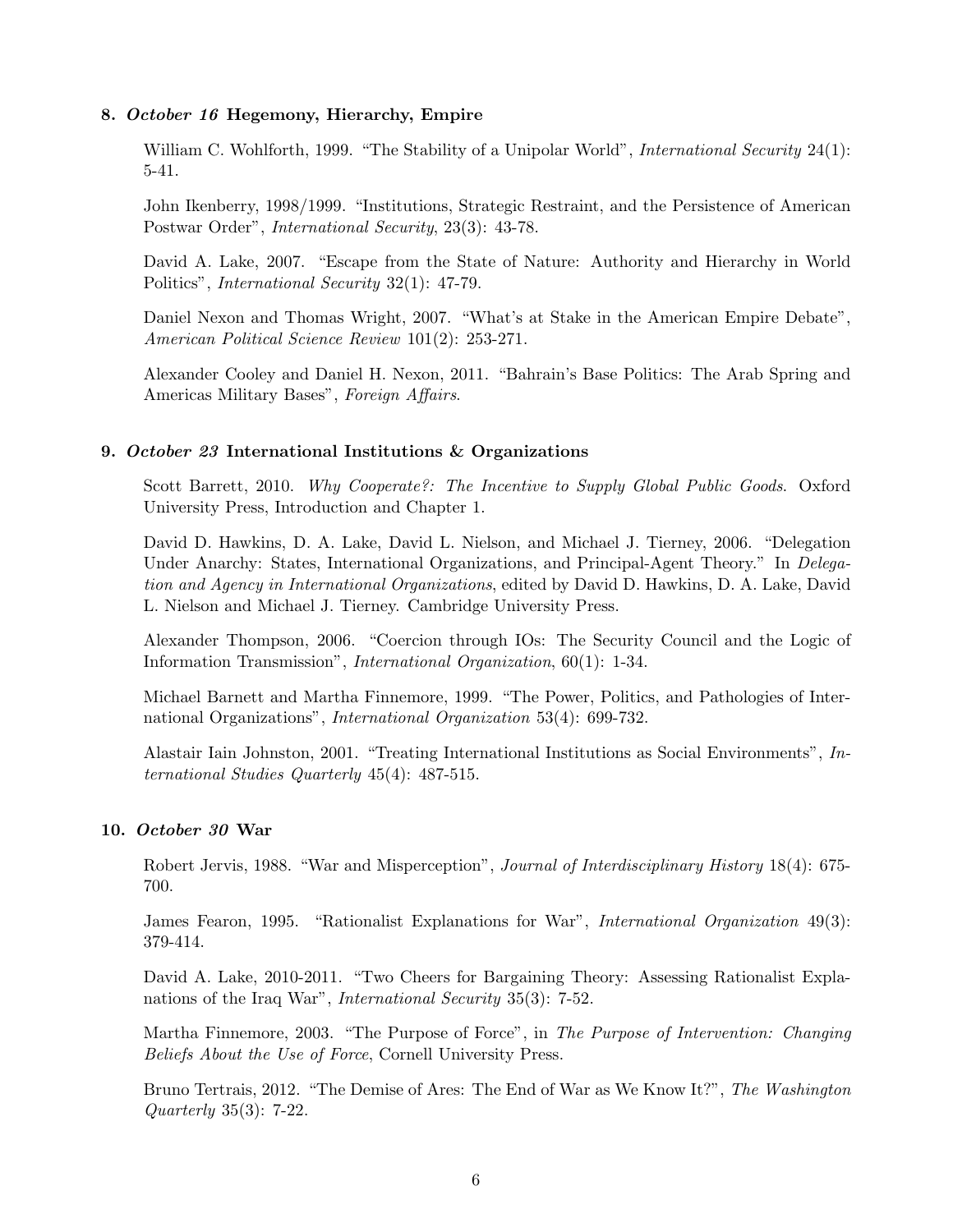#### 11. November 6 Trade

Cletus Coughlin, 2002. "The Controversy Over Free Trade", Federal Reserve Bank of St. Louis Review.

Stephen D. Krasner, 1976. "State Power and the Structure of International Trade", World Politics, 28(3): 317-347.

Ronald Rogowski, 1987. "Political Cleavages and Changing Exposure to Trade", American Political Science Review", 81(4): 1121-1137.

Scott Kastner, 2007. "When do Conflicting Political Relations Affect International Trade?", Journal of Conflict Resolution, 51(4): 664-688.

Mlada Bukovansky, 2010. "Institutionalized Hypocrisy and the Politics of Agricultural Trade", in Constructing the International Economy, Rawi Abdelal, Mark Blyth, Craig Parsons (eds.), Cornell University Press.

#### 12. November 13 Democracy and International Politics

Bruce Russett and John Oneal. 1999. "The Kantian Peace: The Pacific Benefits of Democracy, Interdependence, and International Organizations, 1885-1992", World Politics, 52:1-37.

Miriam Fendius Elman, 1997. "Introduction: The Need for a Qualitative Test of the Democratic Peace Theory", in Miriam Fendius Elman, ed., Paths to Peace: Is Democracy the Answer?, MIT Press.

Dan Reiter and Allan Stam, 2002. *Democracies at War*, Princeton University Press. Ch. 1.

Susan Hyde, 2011. "Catch Us If You Can: Election Monitoring and International Norm Diffusion", American Journal of Political Science, 55(2): 356-369.

Jon Pevehouse, 2002. "Democratization, Credible Commitments and Joining International Organizations", Chapter 1 in Daniel Drezner (ed) Locating the Proper Authorities: The Interaction of Domestic and International Institutions, University of Michigan Press.

#### 13. November 20 The Rise of China

Richard Bernstein and Ross H. Munro, 1997. "China I: The Coming Conflict with America", Foreign Affairs 18-32.

John J. Mearsheimer, 2006. "China's Unpeaceful Rise", Current History, 105(690): 160-162.

Avery Goldstein, 2008. "Parsing Chinas Rise: International Circumstances and National Attributes", in Robert S. Ross and Zhu Feng, eds., Chinas Assent: Power, Security, and the Future of International Politics, Cornell University Press.

G. John Ikenberry, 2008. "The Rise of China and the Future of the West: Can the Liberal System Survive?", Foreign Affairs, 87(1): 23-37.

Erich Weede, 2010. "The Capitalist Peace and the Rise of China: Establishing Global Harmony by Economic Interdependence", International Interactions, 36(2): 206-213.